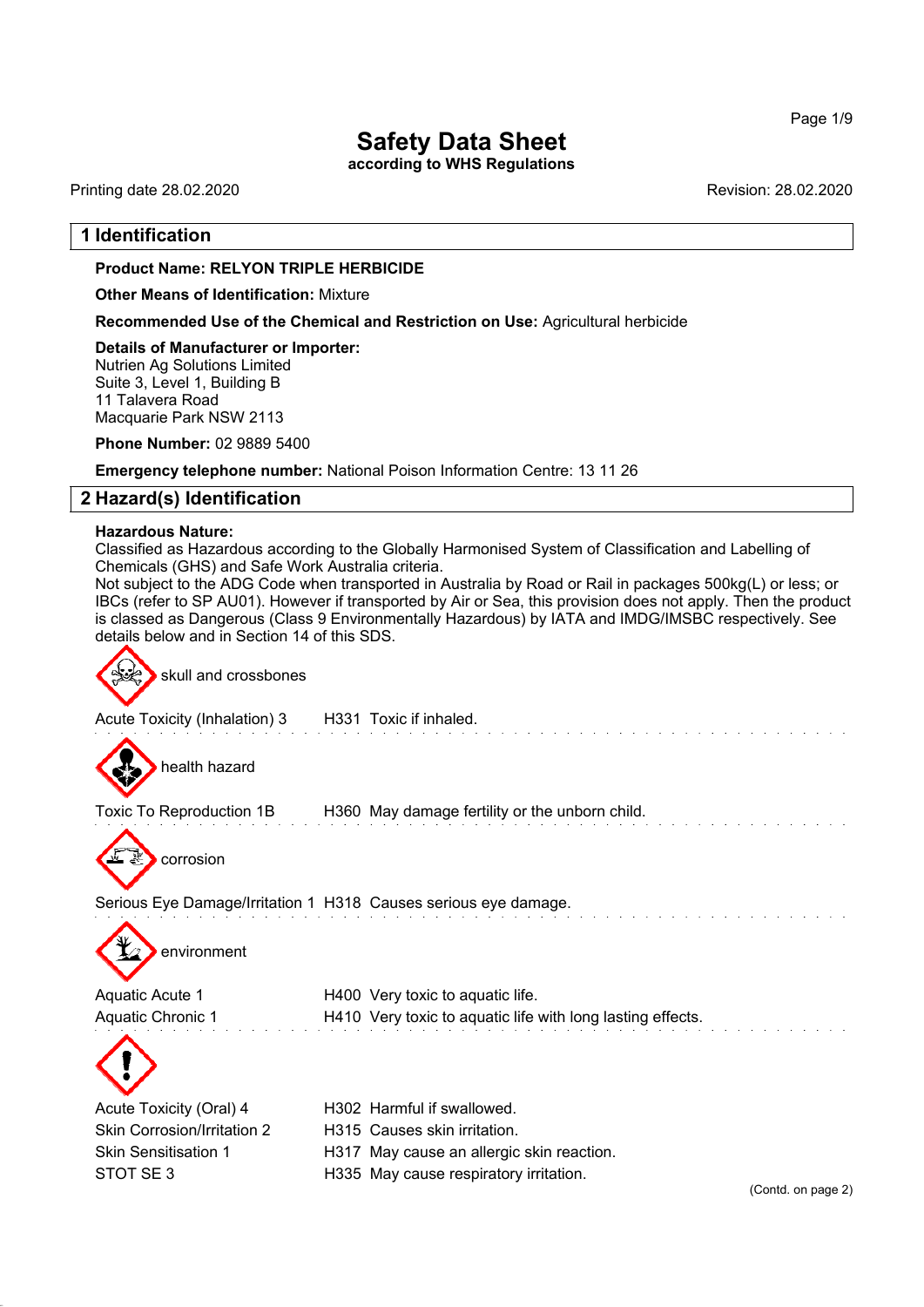**according to WHS Regulations**

Printing date 28.02.2020 **Revision: 28.02.2020** 

#### **Product Name: RELYON TRIPLE HERBICIDE**

(Contd. of page 1)

Page 2/9

#### Flammable Liquids 4 H227 Combustible liquid.

**Signal Word** Danger

#### **Hazard Statements**

H227 Combustible liquid.

H302 Harmful if swallowed.

H331 Toxic if inhaled.

H315 Causes skin irritation.

H318 Causes serious eye damage.

H317 May cause an allergic skin reaction.

H360 May damage fertility or the unborn child.

H335 May cause respiratory irritation.

H410 Very toxic to aquatic life with long lasting effects.

## **Precautionary Statements**

| <b>FIGUALIONALY STATEMENTS</b> |                                                                                                       |  |  |
|--------------------------------|-------------------------------------------------------------------------------------------------------|--|--|
| P <sub>201</sub>               | Obtain special instructions before use.                                                               |  |  |
| P202                           | Do not handle until all safety precautions have been read and understood.                             |  |  |
| P210                           | Keep away from flames and hot surfaces. No smoking.                                                   |  |  |
| P <sub>261</sub>               | Avoid breathing dust/fume/gas/mist/vapours/spray.                                                     |  |  |
| P264                           | Wash hands thoroughly after handling.                                                                 |  |  |
| P270                           | Do not eat, drink or smoke when using this product.                                                   |  |  |
| P271                           | Use only outdoors or in a well-ventilated area.                                                       |  |  |
| P272                           | Contaminated work clothing should not be allowed out of the workplace.                                |  |  |
| P273                           | Avoid release to the environment.                                                                     |  |  |
| P280                           | Wear protective gloves/protective clothing/eye protection/face protection.                            |  |  |
| P301+P312                      | IF SWALLOWED: Call a POISON CENTER/doctor if you feel unwell.                                         |  |  |
| P302+P352                      | IF ON SKIN: Wash with plenty of water.                                                                |  |  |
| P304+P340                      | IF INHALED: Remove person to fresh air and keep comfortable for breathing.                            |  |  |
|                                | P305+P351+P338 IF IN EYES: Rinse cautiously with water for several minutes. Remove contact lenses, if |  |  |
|                                | present and easy to do. Continue rinsing.                                                             |  |  |
| P310                           | Immediately call a POISON CENTER/doctor.                                                              |  |  |
| P308+P313                      | IF exposed or concerned: Get medical advice/attention.                                                |  |  |
| P321                           | Specific treatment (see on this label).                                                               |  |  |
| P330                           | Rinse mouth.                                                                                          |  |  |
| P362+P364                      | Take off contaminated clothing and wash it before reuse.                                              |  |  |
| P333+P313                      | If skin irritation or rash occurs: Get medical advice/attention.                                      |  |  |
| P370+P378                      | In case of fire: Use to extinguish: CO2, powder or water spray.                                       |  |  |
| P391                           | Collect spillage.                                                                                     |  |  |
| P403+P233                      | Store in a well-ventilated place. Keep container tightly closed.                                      |  |  |
| P403+P235                      | Store in a well-ventilated place. Keep cool.                                                          |  |  |
| P405                           | Store locked up.                                                                                      |  |  |
| P <sub>501</sub>               | Dispose of contents/container in accordance with local/regional/national regulations.                 |  |  |
|                                |                                                                                                       |  |  |

## **3 Composition and Information on Ingredients**

#### **Chemical Characterization: Mixtures**

**Description:** Mixture of substances listed below with nonhazardous additions.

(Contd. on page 3)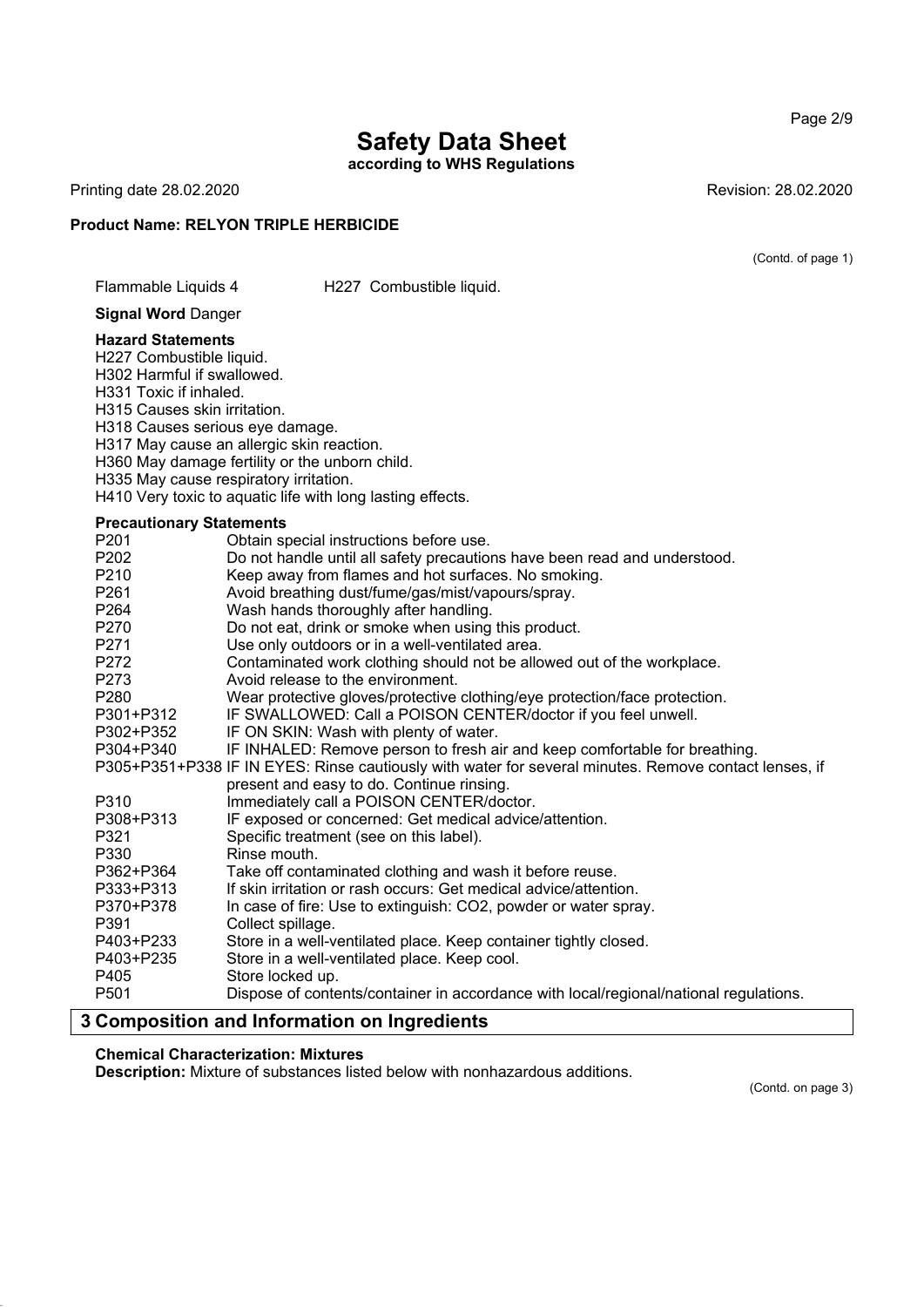## **Safety Data Sheet according to WHS Regulations**

Printing date 28.02.2020 **Revision: 28.02.2020** Revision: 28.02.2020

## **Product Name: RELYON TRIPLE HERBICIDE**

(Contd. of page 2)

Page 3/9

| <b>Hazardous Components:</b> |                                                                                                                                                                                                        |       |
|------------------------------|--------------------------------------------------------------------------------------------------------------------------------------------------------------------------------------------------------|-------|
| CAS: 94-74-6                 | MCPA (ISO)<br>Serious Eye Damage/Irritation 1, H318; Aquatic Acute 1, H400; Aquatic<br>Chronic 1, H410; (b) Acute Toxicity (Oral) 4, H302; Skin Corrosion/Irritation 2,<br>H315                        | 25%   |
| CAS: 1689-99-2               | Bromoxynil octanoate (ISO)<br>♦ Acute Toxicity (Inhalation) 3, H331; ♦ Toxic To Reproduction 2, H361;<br>♦ Aquatic Chronic 1, H410; ♦ Acute Toxicity (Oral) 4, H302; Skin Sensitisation<br>1, H317     | 25%   |
| CAS: 872-50-4                | N-methyl-2-pyrrolidone<br>◆ Toxic To Reproduction 1B, H360D; ◆ Skin Corrosion/Irritation 2, H315;<br>Serious Eye Damage/Irritation 2A, H319; STOT SE 3, H335; Flammable Liquids 4,<br>H <sub>227</sub> | 20.6% |
| $CAS: 83164-33-4$            | Diflufenican<br>Aquatic Chronic 3, H412                                                                                                                                                                | 2.5%  |
| <b>4 First Aid Measures</b>  |                                                                                                                                                                                                        |       |

## **Inhalation:**

If inhaled, remove to fresh air. If not breathing, give artificial respiration. If breathing is difficult, give oxygen. Seek medical attention if breathing problems develop.

#### **Skin Contact:**

In case of skin contact, immediately remove contaminated clothing and wash affected areas with water and soap. Seek medical attention if symptoms occur.

#### **Eye Contact:**

In case of eye contact, hold eyelids open and rinse with water for at least 15 minutes. Seek medical attention.

#### **Ingestion:**

If swallowed, do not induce vomiting. Immediately rinse mouth with water. Never give anything by mouth to an unconscious person. Seek medical attention if symptoms occur.

If large amounts of concentrate (>15 mL) have been swallowed and medical assistance is more than 30 minutes away the induction of vomiting should be considered, preferably based on medical advice.

#### **Symptoms Caused by Exposure:**

Inhalation: Toxic if inhaled. May cause respiratory irritation. Inhalation may cause headaches, dizziness and other central nervous system (CNS) effects.

Skin Contact: Causes skin irritation. May cause an allergic skin reaction.

Eye Contact: Causes serious eye damage.

Ingestion: Harmful if swallowed. May cause headache, nausea, dizziness and weakness.

## **5 Fire Fighting Measures**

**Suitable Extinguishing Media:** Water fog or fine spray, foam, dry chemical or carbon dioxide.

## **Specific Hazards Arising from the Chemical:**

Hazardous combustion products include hydrogen bromide, hydrogen chloride, hydrogen cyanide and other compounds of chlorine, bromine and nitrogen.

Combustible liquid.

Containers close to fire should be removed if safe to do so. Use water spray to cool fire exposed containers.

## **Special Protective Equipment and Precautions for Fire Fighters:**

When fighting a major fire wear self-contained breathing apparatus and protective equipment.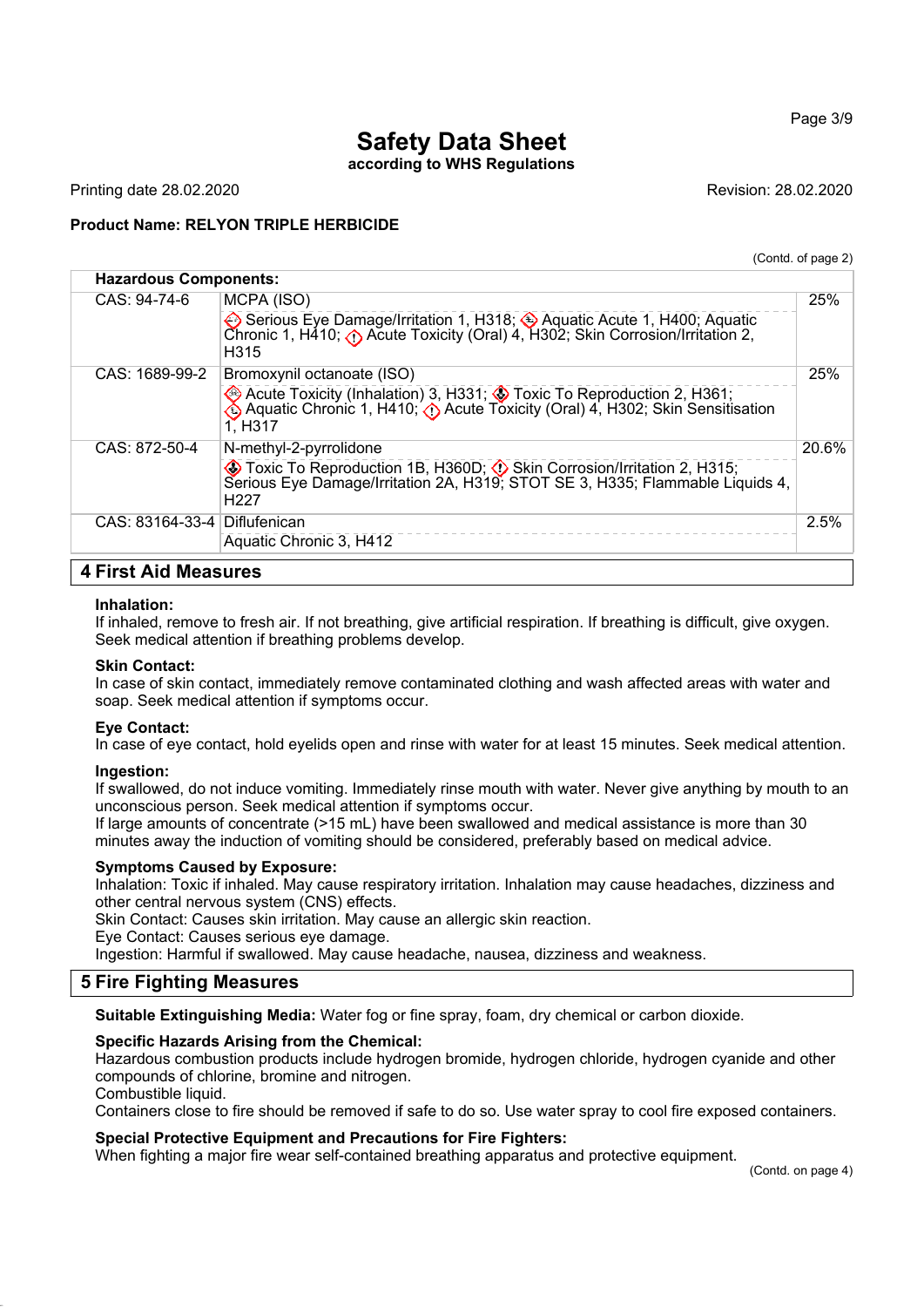Page 4/9

## **Safety Data Sheet**

**according to WHS Regulations**

Printing date 28.02.2020 **Revision: 28.02.2020** Revision: 28.02.2020

## **Product Name: RELYON TRIPLE HERBICIDE**

(Contd. of page 3)

## **6 Accidental Release Measures**

### **Personal Precautions, Protective Equipment and Emergency Procedures:**

Wear approved respiratory protection, chemical resistant gloves, protective clothing and safety boots. Evacuate all non-essential personnel from affected area. Do not breathe vapours. Ensure adequate ventilation.

#### **Environmental Precautions:**

In the event of a major spill, prevent spillage from entering drains or water courses.

#### **Methods and Materials for Containment and Cleaning Up:**

Stop leak if safe to do so and absorb spill with sand, earth, vermiculite or some other absorbent material. Collect the spilled material and place into a suitable container for disposal.

## **7 Handling and Storage**

#### **Precautions for Safe Handling:**

May damage fertility or the unborn child. Pregnant women should not handle this product.

Use of safe work practices are recommended to avoid eye or skin contact and inhalation of vapours. Use only outdoors or in a well-ventilated area.

Food, beverages and tobacco products should not be stored or consumed where this material is in use. Always wash hands before smoking, eating, drinking or using the toilet. Wash contaminated clothing and other protective equipment before storage or re-use. Contaminated work clothing must not be allowed out of the workplace. Provide eyewash fountains and safety showers in close proximity to points of potential exposure.

#### **Conditions for Safe Storage:**

Store in a cool, dry and well ventilated area. Keep container tightly closed when not in use. Protect from heat, sparks, open flames, hot surfaces and direct sunlight. Keep away from strong oxidising agents, chlorates, nitrates, nitric acid and organic peroxides. Do not store near fertilisers, fungicides or other pesticides.

## **8 Exposure Controls and Personal Protection**

#### **Exposure Standards:**

#### **CAS: 872-50-4 N-methyl-2-pyrrolidone**

 $WES$  STEL: 309 mg/m<sup>3</sup>, 75 ppm TWA: 103 mg/m<sup>3</sup>, 25 ppm Sk

#### **Engineering Controls:**

Maintain air concentration below occupational exposure standards, providing adequate ventilation.

#### **Respiratory Protection:**

Respiratory protection is not required under normal use conditions.

Use an approved vapour respirator under conditions where exposure to the substance is apparent (e.g. generation of high concentrations of mist or vapour, inadequate ventilation, development of respiratory tract irritation) and engineering controls are not feasible. See Australian Standards AS/NZS 1715 and 1716 for more information.

#### **Skin Protection:**

Elbow-length PVC gloves are recommended. See Australian/New Zealand Standard AS/NZS 2161 for more information. When selecting gloves for use against certain chemicals, the degradation resistance, permeation rate and permeation breakthrough time should be considered.

Occupational protective clothing (depending on conditions in which it has to be used, in particular as regards the period for which it is worn, which shall be determined on the basis of the seriousness of the risk, the frequency of exposure to the risk, the characteristics of the workstation of each worker and the performance of the protective clothing). See Australian/New Zealand Standard AS/NZS 4501 for more information.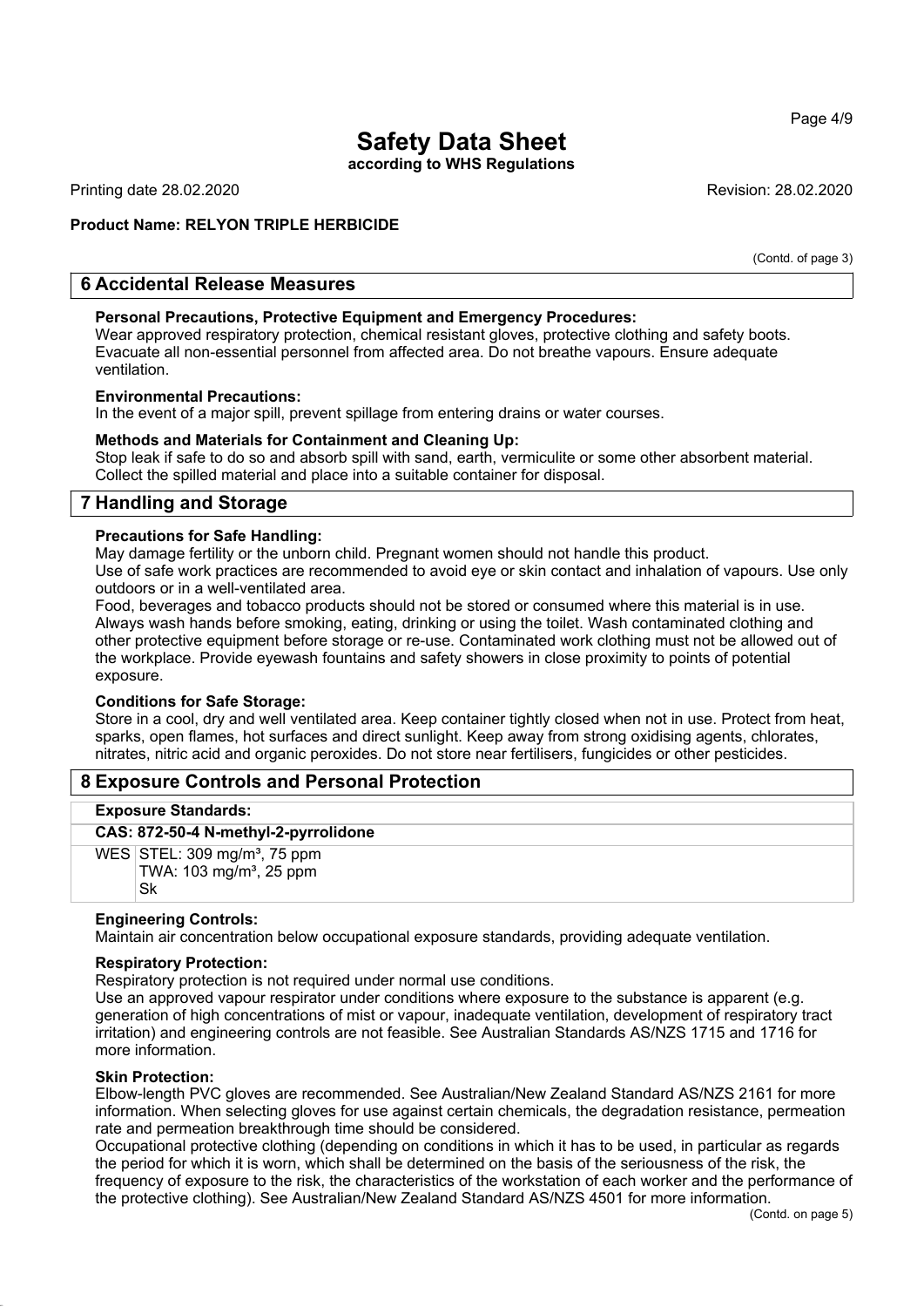**according to WHS Regulations**

Printing date 28.02.2020 Revision: 28.02.2020

## **Product Name: RELYON TRIPLE HERBICIDE**

#### **Eye and Face Protection:**

Eye and face protectors for protection against splashing materials or liquids. See Australian/New Zealand Standard AS/NZS 1337 for more information.

#### **9 Physical and Chemical Properties**

| <b>Appearance:</b>                                                       |                                   |
|--------------------------------------------------------------------------|-----------------------------------|
| Form:                                                                    | Liquid                            |
| Colour:                                                                  | Dark brown                        |
| Odour:                                                                   | Typical solvent hydrocarbon odour |
| <b>Odour Threshold:</b>                                                  | No information available          |
| pH-Value:                                                                | Acidic                            |
| <b>Melting point/freezing point:</b>                                     | No information available          |
| <b>Initial Boiling Point/Boiling Range:</b>                              | No information available          |
| <b>Flash Point:</b>                                                      | 75 °C                             |
| <b>Flammability:</b>                                                     | Combustible liquid                |
| <b>Auto-ignition Temperature:</b>                                        | No information available          |
| <b>Decomposition Temperature:</b>                                        | No information available          |
| <b>Explosion Limits:</b>                                                 |                                   |
| Lower:                                                                   | No information available          |
| Upper:                                                                   | No information available          |
| <b>Vapour Pressure:</b>                                                  | No information available          |
| <b>Relative Density:</b>                                                 | >1                                |
| <b>Vapour Density:</b>                                                   | No information available          |
| <b>Evaporation Rate:</b>                                                 | No information available          |
| <b>Solubility in Water:</b>                                              | Emulsifies into water.            |
| <b>Partition Coefficient (n-octanol/water):</b> No information available |                                   |
| Viscosity:                                                               | No information available          |
|                                                                          |                                   |

#### **10 Stability and Reactivity**

**Possibility of Hazardous Reactions:** Hazardous polymerisation will not occur.

**Chemical Stability:** Stable at ambient temperature and under normal conditions of use.

**Conditions to Avoid:** Heat, sparks, open flames, hot surfaces and direct sunlight.

**Incompatible Materials:** Strong oxidising agents, chlorates, nitrates, nitric acid and organic peroxides.

#### **Hazardous Decomposition Products:**

Hydrogen bromide, hydrogen chloride, hydrogen cyanide and other compounds of chlorine, bromine and nitrogen.

## **11 Toxicological Information**

| <b>Toxicity:</b>                                                       |           |                                             |  |
|------------------------------------------------------------------------|-----------|---------------------------------------------|--|
| LD <sub>50</sub> /LC <sub>50</sub> Values Relevant for Classification: |           |                                             |  |
| <b>CAS: 94-74-6 MCPA (ISO)</b>                                         |           |                                             |  |
| Oral                                                                   | $LD_{50}$ | 700 mg/kg (rat)                             |  |
| Dermal                                                                 | $LD_{50}$ | >2,000 mg/kg (rat)                          |  |
|                                                                        |           | Inhalation $ LC_{50}/4 h  > 3.1$ mg/l (rat) |  |
| CAS: 1689-99-2 Bromoxynil octanoate (ISO)                              |           |                                             |  |
| Oral                                                                   | $LD_{50}$ | 238 mg/kg (rat)                             |  |
| Dermal                                                                 | $LD_{50}$ | >2,000 ml/kg (rat)                          |  |
|                                                                        |           | (Contd. on page 6)                          |  |

Page 5/9

(Contd. of page 4)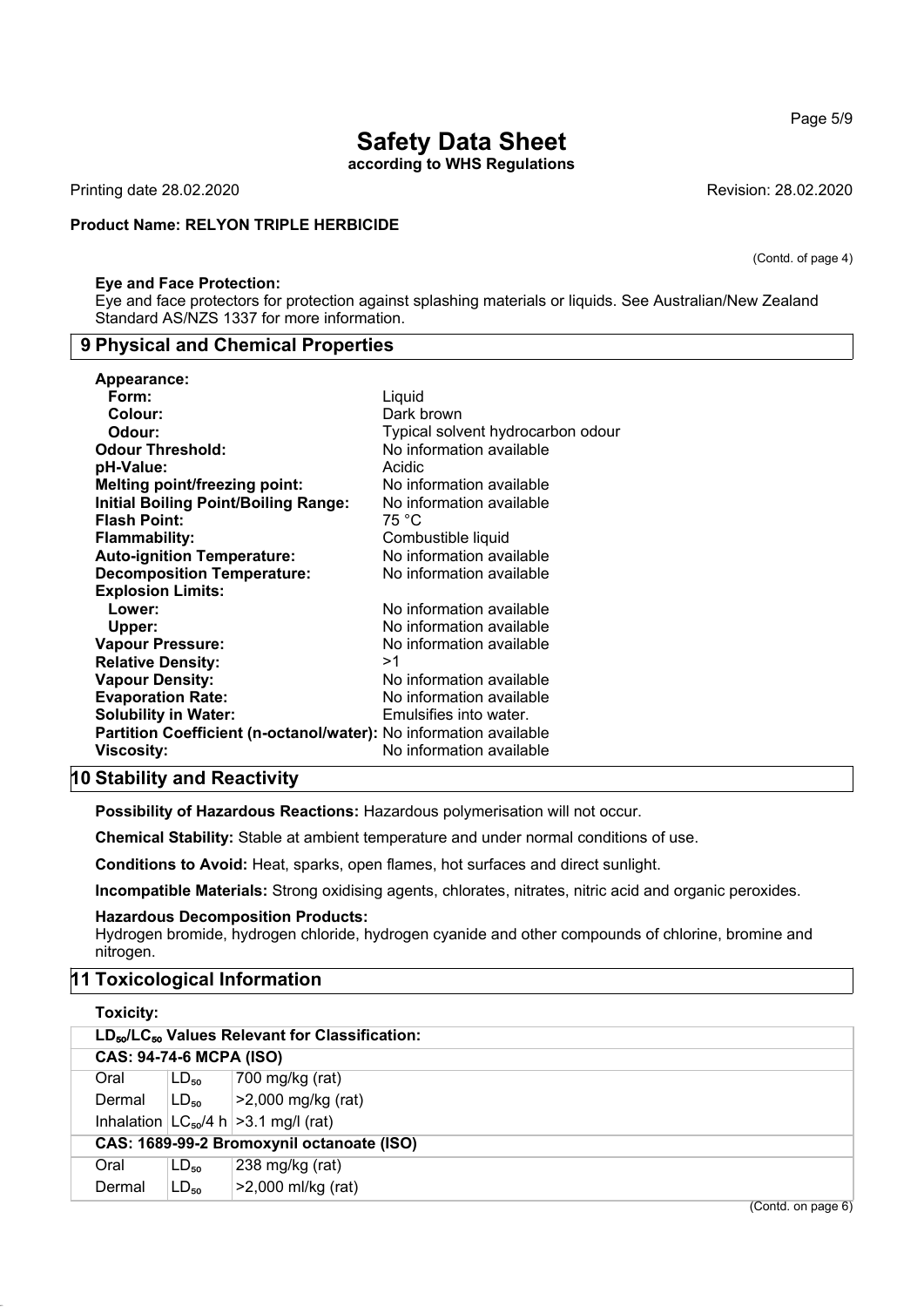## **Safety Data Sheet according to WHS Regulations**

Printing date 28.02.2020 **Revision: 28.02.2020** Revision: 28.02.2020

## **Product Name: RELYON TRIPLE HERBICIDE**

(Contd. of page 5)

|        |                    | Inhalation $ LC_{50}/4 h 0.72$ mg/l (rat)    |
|--------|--------------------|----------------------------------------------|
|        |                    | CAS: 872-50-4 N-methyl-2-pyrrolidone         |
| Oral   | $LD_{50}$          | 3,914 mg/kg (rat)                            |
| Dermal | $\mathsf{LD_{so}}$ | 8,000 mg/kg (rabbit)                         |
|        |                    | CAS: 83164-33-4 Diflufenican                 |
| Oral   | $LD_{50}$          | $>1,000$ mg/kg (mice)                        |
|        |                    | >2,000 mg/kg (rat)                           |
|        |                    | $>5,000$ mg/kg (rabbit)                      |
| Dermal | $LD_{50}$          | >2,000 mg/kg (rat)                           |
|        |                    | Inhalation $ LG_{50}/4 h  > 2.34$ mg/l (rat) |

## **Acute Health Effects**

**Inhalation:**

Toxic if inhaled. May cause respiratory irritation. Inhalation may cause headaches, dizziness and other CNS effects.

**Skin:** Causes skin irritation. May cause an allergic skin reaction.

**Eye:** Causes serious eye damage.

**Ingestion:** Harmful if swallowed. May cause headache, nausea, dizziness and weakness.

**Skin Corrosion / Irritation:** Causes skin irritation.

**Serious Eye Damage / Irritation:** Causes serious eye damage.

**Respiratory or Skin Sensitisation:** May cause an allergic skin reaction.

**Germ Cell Mutagenicity:** Based on classification principles, the classification criteria are not met.

**Carcinogenicity:** This product does NOT contain any IARC listed chemicals.

**Reproductive Toxicity:** May damage fertility or the unborn child.

**Specific Target Organ Toxicity (STOT) - Single Exposure:** May cause respiratory irritation.

#### **Specific Target Organ Toxicity (STOT) - Repeated Exposure:**

Based on classification principles, the classification criteria are not met.

**Aspiration Hazard:** Based on classification principles, the classification criteria are not met.

#### **Chronic Health Effects:**

Repeated or prolonged skin exposure may cause de-fatting of the skin, dermatitis and possible sensitisation. Chronic over-exposure may cause weight loss and damage to liver and kidneys.

**Existing Conditions Aggravated by Exposure:** No information available

#### **Additional toxicological information:**

The Australian Acceptable Daily Intake (ADI) for MCPA for a human is 0.01 mg/kg/day, set for the public for daily, lifetime exposure. This is based on the NOAEL of 1.1 mg/kg/day, the level determined to show no effects during long term exposure for the most sensitive indicators and the most sensitive species. The ADI for bromoxynil for a human is 0.003 mg/kg/day. This is based on the NOAEL of 0.3 mg/kg/day. The ADI for diflufenican for a human is 0.2 mg/kg/day. This is based on the NOAEL of 16.3 mg/kg/day. (Ref: Australian Pesticides and Veterinary Medicines Authority, 'Acceptable Daily Intakes for Agricultural and Veterinary Chemicals', 2020).

## **12 Ecological Information**

#### **Ecotoxicity:**

This product is toxic to some bird species. Bromoxynil octanoate:  $LC50 = 50$  mg/kg (pheasants)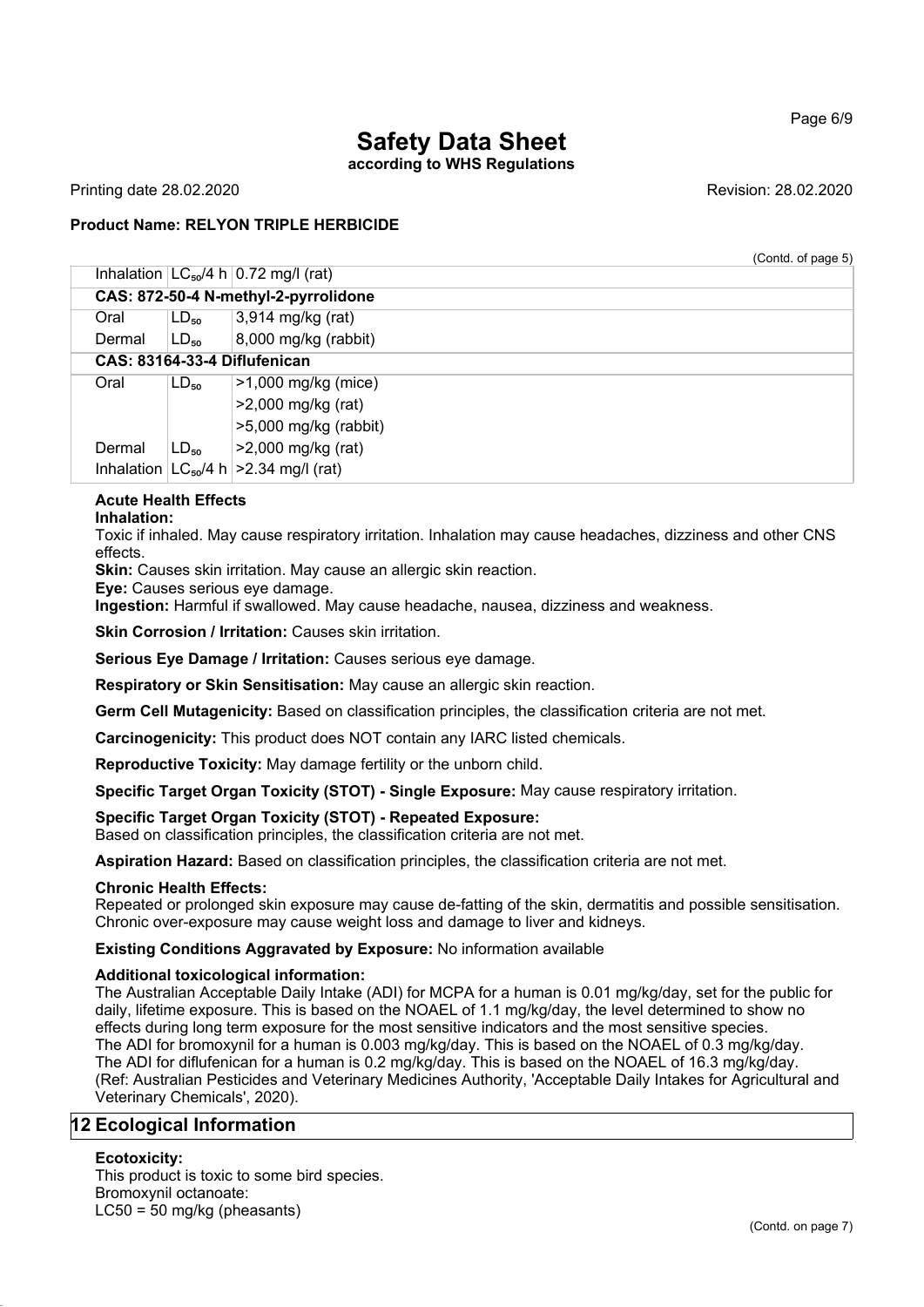**according to WHS Regulations**

Printing date 28.02.2020 **Revision: 28.02.2020** Revision: 28.02.2020

#### **Product Name: RELYON TRIPLE HERBICIDE**

LC50 = 100 mg/kg (bobwhite quail)

#### MCPA: LC50 = 377 mg/kg (bobwhite quail)

This product is not toxic to bees.

## **Aquatic toxicity:**

Very Toxic to aquatic life with long lasting effects.

|           | <b>CAS: 94-74-6 MCPA (ISO)</b>               |  |  |
|-----------|----------------------------------------------|--|--|
|           | $LC_{50}/96$ h $>135$ mg/l (bluegill)        |  |  |
|           | $LC_{50}/48$ h $ >190$ mg/l (daphnia)        |  |  |
|           | 50-560 mg/l (rainbow trout)                  |  |  |
|           | CAS: 1689-99-2 Bromoxynil octanoate (ISO)    |  |  |
| $LC_{50}$ | $0.46$ mg/l (goldfish)                       |  |  |
|           | 0.05 mg/l (rainbow trout)                    |  |  |
|           | CAS: 872-50-4 N-methyl-2-pyrrolidone         |  |  |
|           | $EC_{50}/24 h$   > 1,000 mg/l (daphnia)      |  |  |
|           | $EC_{50}$ /72 h $>500$ mg/l (green algae)    |  |  |
|           | $LC_{50}/96$ h   1,072 mg/l (fathead minnow) |  |  |
|           | >5,000 mg/l (rainbow trout)                  |  |  |
|           | CAS: 83164-33-4 Diflufenican                 |  |  |
|           | $LC_{50}/96$ h   105 mg/l (carp)             |  |  |
|           | 56-100 mg/l (rainbow trout)                  |  |  |
|           | $LC_{50}/48$ h $>10$ mg/l (daphnia)          |  |  |

#### **Persistence and Degradability:**

This product has low persistence in soil. Bromoxynil has a half-life in soil of 10 - 14 days. MCPA has a half-life in soil of 14 - 30 days.

**Bioaccumulative Potential:** No further relevant information available.

**Mobility in Soil:** No further relevant information available. **Other adverse effects:** No further relevant information available.

## **13 Disposal Considerations**

**Disposal Methods and Containers:** Dispose according to applicable local and state government regulations.

**Special Precautions for Landfill or Incineration:** Please consult your state Land Waste Management Authority for more information.

## **14 Transport Information**

**UN Number ADG** Not subject to the ADG Code when transported in Australia by Road or Rail in packages 500kg(L) or less; or IBCs (refer to SP AU01). **IMDG, IATA** UN3082 (Contd. on page 8)

Page 7/9

(Contd. of page 6)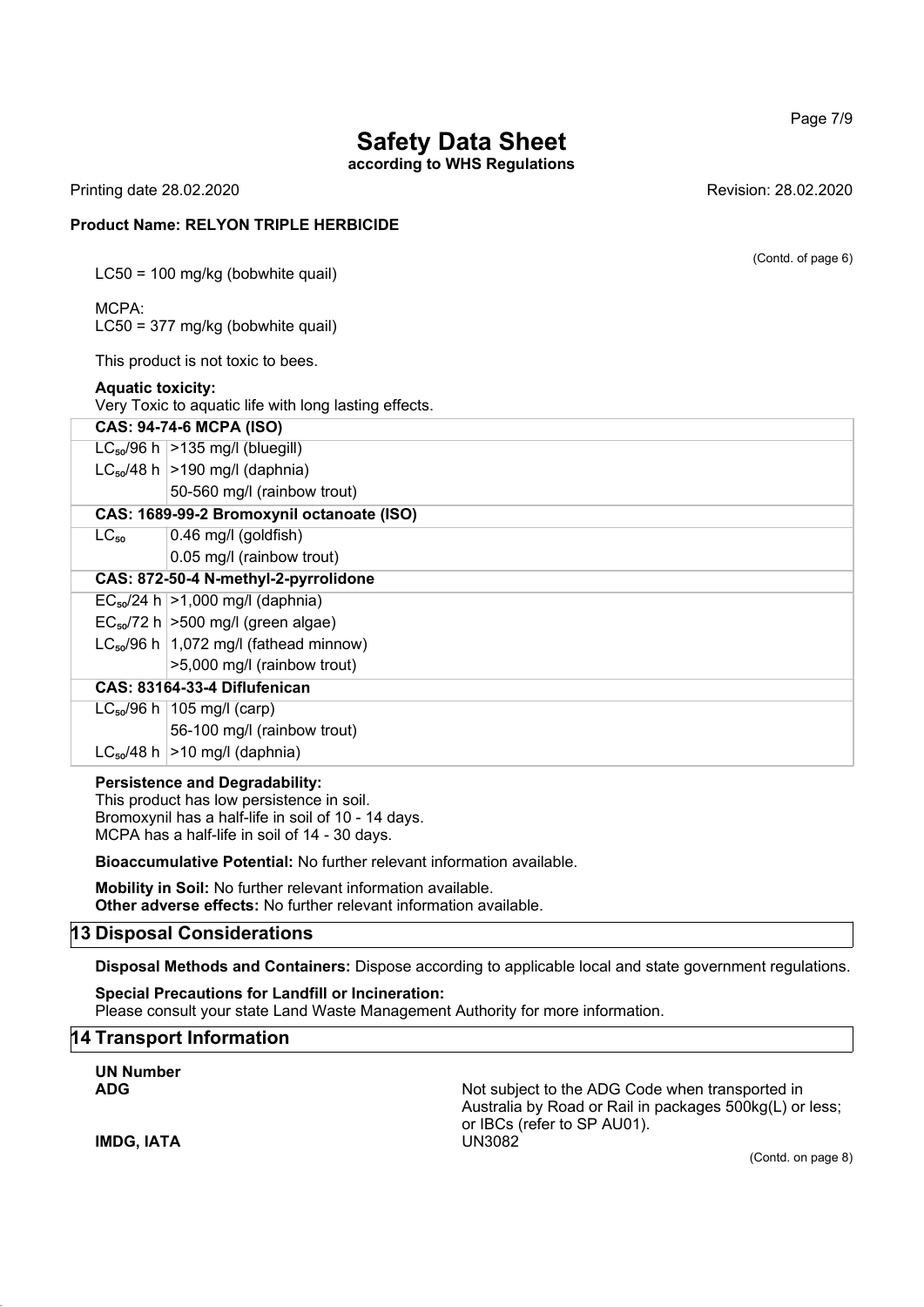Page 8/9

# **Safety Data Sheet**

**according to WHS Regulations**

Printing date 28.02.2020 **Revision: 28.02.2020** 

## **Product Name: RELYON TRIPLE HERBICIDE**

(Contd. of page 7)

| <b>ADG</b><br>Not regulated<br><b>IMDG</b><br>ENVIRONMENTALLY HAZARDOUS SUBSTANCE,<br>LIQUID, N.O.S. (MCPA (ISO), Bromoxynil octanoate<br>(ISO)), MARINE POLLUTANT<br>ENVIRONMENTALLY HAZARDOUS SUBSTANCE,<br><b>IATA</b><br>LIQUID, N.O.S. (MCPA (ISO), Bromoxynil octanoate<br>(ISO)<br><b>Dangerous Goods Class</b><br><b>ADG Class:</b><br>Not regulated<br><b>IMDG Class:</b><br>9 Miscellaneous dangerous substances and articles.<br><b>Packing Group:</b><br><b>ADG</b><br>Not regulated<br><b>IMDG, IATA</b><br>Ш<br>Marine pollutant:<br>Yes<br>Symbol (fish and tree)<br><b>EMS Number:</b><br>$F-A, S-F$<br><b>Hazchem Code:</b><br>$\cdot 3Z$<br><b>Special Provisions:</b><br>274, 331, 335, 375, AU01<br><b>Limited Quantities:</b><br>5L<br>Packagings & IBCs - Packing Instruction:<br>P001, IBC03, LP01<br>Packagings & IBCs - Special Packing Provisions: PP1<br><b>Portable Tanks &amp; Bulk Containers - Instructions: T4</b><br><b>Portable Tanks &amp; Bulk Containers - Special</b><br><b>Provisions:</b><br><b>TP1, TP29</b> | <b>Proper Shipping Name</b> |  |
|-------------------------------------------------------------------------------------------------------------------------------------------------------------------------------------------------------------------------------------------------------------------------------------------------------------------------------------------------------------------------------------------------------------------------------------------------------------------------------------------------------------------------------------------------------------------------------------------------------------------------------------------------------------------------------------------------------------------------------------------------------------------------------------------------------------------------------------------------------------------------------------------------------------------------------------------------------------------------------------------------------------------------------------------------------|-----------------------------|--|
| 15 Regulatory Information                                                                                                                                                                                                                                                                                                                                                                                                                                                                                                                                                                                                                                                                                                                                                                                                                                                                                                                                                                                                                             |                             |  |
|                                                                                                                                                                                                                                                                                                                                                                                                                                                                                                                                                                                                                                                                                                                                                                                                                                                                                                                                                                                                                                                       |                             |  |
|                                                                                                                                                                                                                                                                                                                                                                                                                                                                                                                                                                                                                                                                                                                                                                                                                                                                                                                                                                                                                                                       |                             |  |
|                                                                                                                                                                                                                                                                                                                                                                                                                                                                                                                                                                                                                                                                                                                                                                                                                                                                                                                                                                                                                                                       |                             |  |
|                                                                                                                                                                                                                                                                                                                                                                                                                                                                                                                                                                                                                                                                                                                                                                                                                                                                                                                                                                                                                                                       |                             |  |
|                                                                                                                                                                                                                                                                                                                                                                                                                                                                                                                                                                                                                                                                                                                                                                                                                                                                                                                                                                                                                                                       |                             |  |
|                                                                                                                                                                                                                                                                                                                                                                                                                                                                                                                                                                                                                                                                                                                                                                                                                                                                                                                                                                                                                                                       |                             |  |
|                                                                                                                                                                                                                                                                                                                                                                                                                                                                                                                                                                                                                                                                                                                                                                                                                                                                                                                                                                                                                                                       |                             |  |
|                                                                                                                                                                                                                                                                                                                                                                                                                                                                                                                                                                                                                                                                                                                                                                                                                                                                                                                                                                                                                                                       |                             |  |
|                                                                                                                                                                                                                                                                                                                                                                                                                                                                                                                                                                                                                                                                                                                                                                                                                                                                                                                                                                                                                                                       |                             |  |
|                                                                                                                                                                                                                                                                                                                                                                                                                                                                                                                                                                                                                                                                                                                                                                                                                                                                                                                                                                                                                                                       |                             |  |
|                                                                                                                                                                                                                                                                                                                                                                                                                                                                                                                                                                                                                                                                                                                                                                                                                                                                                                                                                                                                                                                       |                             |  |
|                                                                                                                                                                                                                                                                                                                                                                                                                                                                                                                                                                                                                                                                                                                                                                                                                                                                                                                                                                                                                                                       |                             |  |
|                                                                                                                                                                                                                                                                                                                                                                                                                                                                                                                                                                                                                                                                                                                                                                                                                                                                                                                                                                                                                                                       |                             |  |
|                                                                                                                                                                                                                                                                                                                                                                                                                                                                                                                                                                                                                                                                                                                                                                                                                                                                                                                                                                                                                                                       |                             |  |
|                                                                                                                                                                                                                                                                                                                                                                                                                                                                                                                                                                                                                                                                                                                                                                                                                                                                                                                                                                                                                                                       |                             |  |
|                                                                                                                                                                                                                                                                                                                                                                                                                                                                                                                                                                                                                                                                                                                                                                                                                                                                                                                                                                                                                                                       |                             |  |
|                                                                                                                                                                                                                                                                                                                                                                                                                                                                                                                                                                                                                                                                                                                                                                                                                                                                                                                                                                                                                                                       |                             |  |
|                                                                                                                                                                                                                                                                                                                                                                                                                                                                                                                                                                                                                                                                                                                                                                                                                                                                                                                                                                                                                                                       |                             |  |
|                                                                                                                                                                                                                                                                                                                                                                                                                                                                                                                                                                                                                                                                                                                                                                                                                                                                                                                                                                                                                                                       |                             |  |
|                                                                                                                                                                                                                                                                                                                                                                                                                                                                                                                                                                                                                                                                                                                                                                                                                                                                                                                                                                                                                                                       |                             |  |
|                                                                                                                                                                                                                                                                                                                                                                                                                                                                                                                                                                                                                                                                                                                                                                                                                                                                                                                                                                                                                                                       |                             |  |

| <b>Australian Inventory of Chemical Substances:</b> |                                |
|-----------------------------------------------------|--------------------------------|
| CAS: 94-74-6                                        | MCPA (ISO)                     |
| CAS: 1689-99-2                                      | Bromoxynil octanoate (ISO)     |
| CAS: 872-50-4                                       | $\vert$ N-methyl-2-pyrrolidone |
| CAS: 83164-33-4 Diflufenican                        |                                |

**Standard for the Uniform Scheduling of Drugs and Poisons (SUSMP) - Poison Schedule:** Poisons Schedule: 6

## **16 Other Information**

#### **Date of Preparation or Last Revision:** 28.02.2020

**Prepared by:** MSDS.COM.AU Pty Ltd www.msds.com.au

#### **Abbreviations and acronyms:**

ADG: Australian Dangerous Goods

IMDG: International Maritime Code for Dangerous Goods

IATA: International Air Transport Association

GHS: Globally Harmonised System of Classification and Labelling of Chemicals

CAS: Chemical Abstracts Service (division of the American Chemical Society)